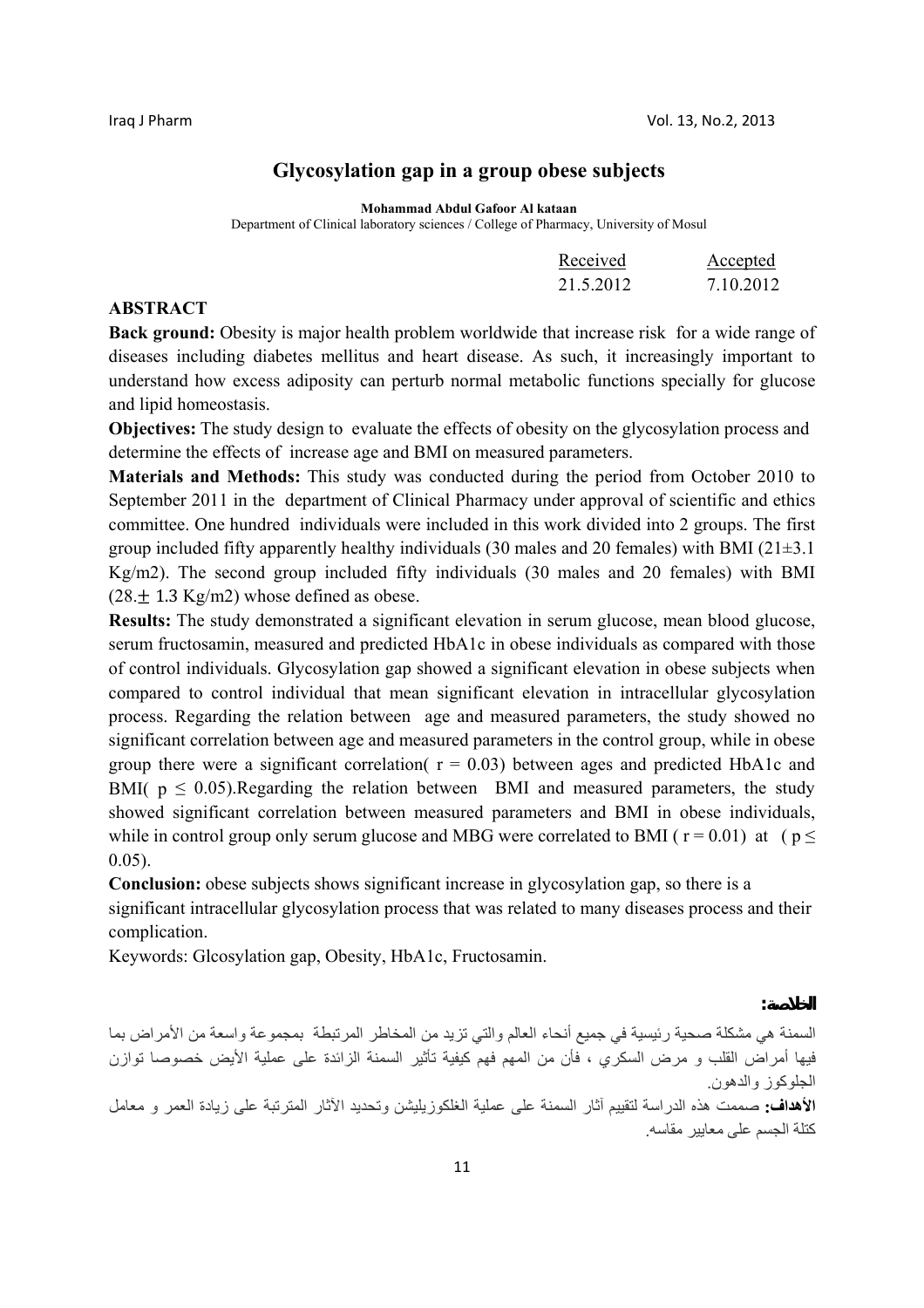**المواد والطرق:** أجريت هذه الدراسة خلال الفترة من تشرين الاول 2010 وحتى ايلول 2011 في فرع الصيدلة السريرية بعد الحصول على الموافقة من اللجنة العلمية والأخلاقية في القسم . تضمنت الدراسة المائة شخص تم تقسيمهم إلى مجموعتين  $\pm$  وضمت المجموعة الأولى 50 فردا من الأصحاء على ما يبدو  $(30$  من الذكور و $20$ من الإناث) مع مؤشر كتلة الجسم (21  $\pm$ 3.1 2m/Kg ( .وشملت المجموعة الثانية 50 فردا من المصابين بالسمنة المفرطة (30 من الذآور و 20من الإناث) مع مؤشر  $(Kg/m2 1.3 \pm 28)$  كتلة الجسم

**النتائج:** أظهرت الدراسة ارتفاع آبير في نسبة الجلوآوز في مصل الدم، معدل السكر في الدم و فرآتوزامين مصل الدم ونسبة c1HbA ألمقاسه عند الأفراد الذين يعانون من السمنة المفرطة، مقارنة مع مجموعة السيطرة . وأظهرت فجوة الغلكوز بليشن ارتفاع ملحوظ عند المصابين بالسمنة بالمقارنة مع مجموعة السيطرة والتي تعني ارتفاع كبير في عملية ارتباط الغلكوزيليشن داخل الخلايا

أظهرت الدر اسة أن العلاقة بين عامل العمر و المؤشرات ألمقاسه، وجود ارتباط كبير بين عامل العمر المؤشر ات المقاسة في مجموعة السيطرة ، بينما في مجموعة المرضى كان هناك ارتباط كبير (ص = 0.03) بين الأعمار و نسبة HbA1c المحسوبة ومعامل كتلة الجسم .( 0.05  $\times$  P (وفيما يتعلق بالعلاقة بين معامل كتلة الجسم و المؤشرات المقاسه، وأظهرت الدراسة ارتباط كبير بين المؤشرات المقاسة و معامل كتلة الجسم وعند البدناء، بينما أظهرت مجموعة السيطرة ارتباط بين معامل كتلة الجسم وكل من مستوى الجلوكوز في مصل الدم ومعدل سكر الدم (0.01 = R) في (0.05 ℃ P) **الخلاصة:** اظهر المصابين بالسمنة زيادة كبيرة في فجوة الغلكوزيليشن ، وهذا يعني ان هناك زيادة كبيرة في عملية ارتباط الغلكوزيليشن داخل الخلايا والتي تربط عملية الغلكوزيليشن بالعديد من الأمراض والمضاعفات الخاصة بها.

besity is major health problem O besity is major health problem<br>worldwide that increase risk for a wide range of diseases including diabetes mellitus and heart disease. As such, it increasingly important to understand how excess adiposity can perturb normal metabolic functions specially for glucose and lipid homeostasis<sup>1</sup>. Glycosylation is a nonenzymatic process in which proteins react with reducing sugar molecules causing impair of their function and change of their characteristics<sup>2</sup>. . Glycosylation usually occurs in diabetes, aging and many other diseases where accumulation of glycosylation end products involve in pathogenesis of these diseases and their complications<sup>3</sup>.

Glycated HbA1c result from nonenzymatic - concentration -dependent covalent bonding of glucose to Hb within the erythrocytes, thereby HbA1c is a good indicator for glycemic control over long period(2-3months) and also its good indicator for intracellular glycation process $4$ -8 .

The extracellular glycation process also can be evaluated using serum fructosamin, a glycated end product of serum protein<sup>4</sup>. Fructosamin is a measure of average glycemic control over a shorter period (2-3 weeks) and its plasma concentration is much more stable than that of glucose itself and much more easier to measure than true mean blood glucose (MBG), which requires contagious blood glucose monitoring $5-10$ .

 Glycosylation gap (GG) defined as the value that results from subtraction of direct measured HbA1c value minus the predicted HbA1c value obtained from equation using another indicator of glycemic control, fructosamin  $(FA)^6$ . GG used as clinical research tool for evaluating physiological sources of variation that affecting glycemic control and it can also be used as a tool to define the direction of glycosylation process $5-10$ .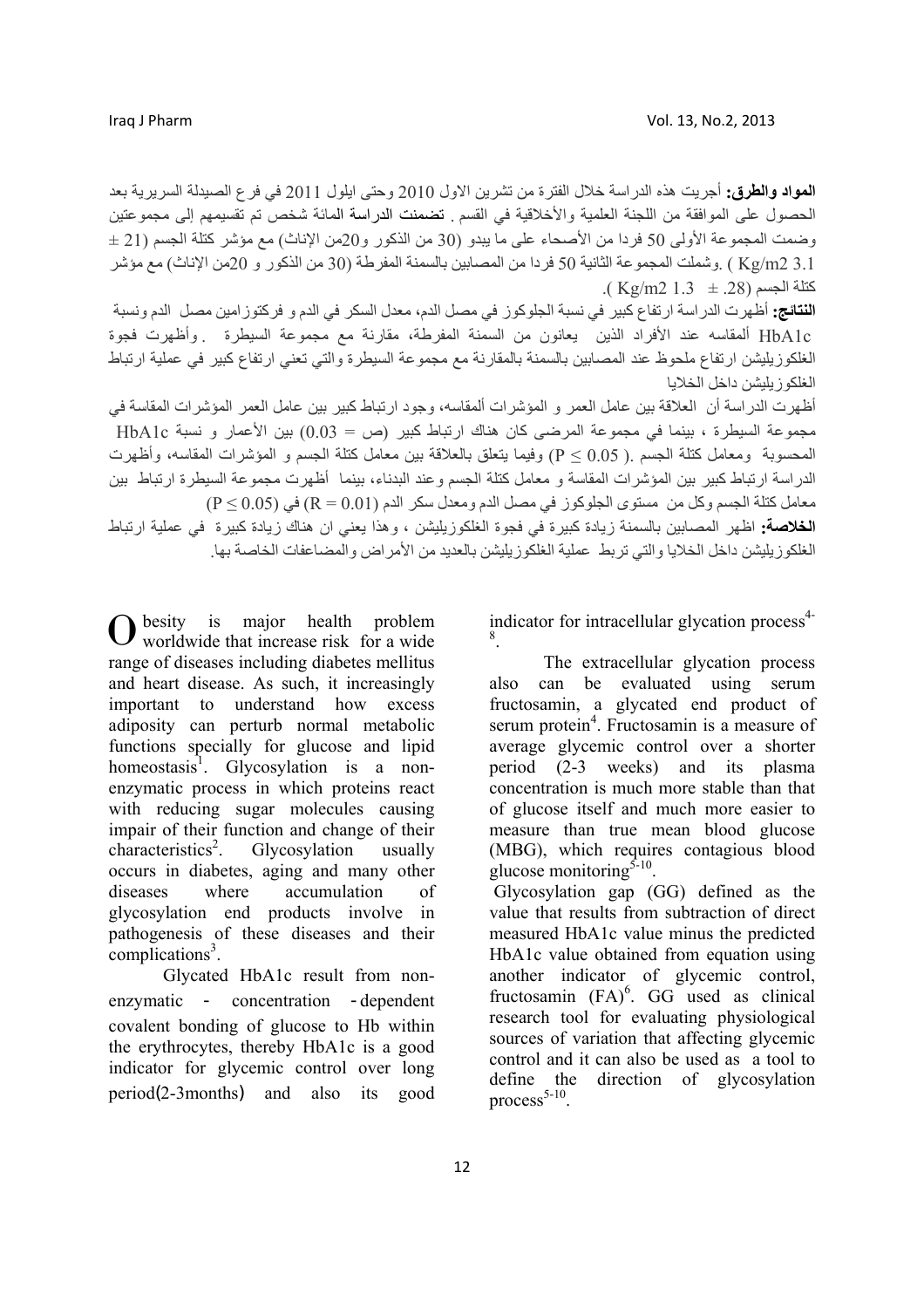In the present work GG is considered as a corner stone of this study to evaluate the effects of obesity on the glycosylation process.

## **Subjects and Methods**

This study was conducted during the period from October 2010 to September 2011 in the department of Clinical Pharmacy under approval of scientific and ethics committee.

 One hundred individuals were included in this work divided into 2 groups. The first group included fifty apparently healthy individuals (30 males and 20 females) with BMI  $(21\pm3.1 \text{ Kg/m2})$ . The second group included fifty individuals (30 males and 20 females) with BMI  $(28. + 1.3 \text{Kg/m2})$  which are defined as  $o$ bese<sup>11</sup>

 Serum fasting glucose was assayed by glucose oxidase/peroxides colorimetric method12, FA by NBT-spectrophotometric

method<sup>13</sup> and HbA1c% measured by Chromatographic–spectrophotometric method14,while mean blood glucose (MBG) predicted HbA1c and Glycosylation gap were calculated using equations<sup>9,15</sup>.  $MBG = 1.76 \times (HbA1c) -3.67$ mmol/L  $P-HbA1c = 0.017 \times FA + 1.61$  $GG = M - HbA1c - P - HbA1c$ 

Data are presented as mean  $\pm$ SD, 2sample t-test was used to compare between measured parameters in test group and control group. The relationship between age or BMI and the measured parameters were determined by Pearson correlation.

### **Result**

The study demonstrated a significant elevation in serum glucose, mean blood glucose, serum fructosamin, measured and predicted HbA1c in obese individuals as compared with those of control individuals Table.1

| Parameters                       | Control group    | Obese group          |
|----------------------------------|------------------|----------------------|
|                                  | $N=50$           | $N=50$               |
| Glycosylation gap                | $-0.05 \pm 0.23$ | $1.07 \pm 0.31$ ***  |
| Measured $HbA1C\%$               | $5.53 \pm 0.4$   | $6.86 \pm 0.43**$    |
| Predicted HbA1C%                 | $5.45 \pm 0.28$  | $5.87 \pm 0.17$ ***  |
| Mean blood glucose               | $111\pm 13.5$    | $151.3 \pm 13.8$ *** |
| Fructosamin $(\mu \text{mol/L})$ | $227.2 \pm 17.4$ | $248.12 \pm 8.16$ ** |
| Serum glucose (mmol/L)           | $81.9 \pm 15.2$  | 96.08±6.9**          |

Table1. Biochemical parameters in obese group and controls.

*\* = p< 0.05, \*\*= p< 0.01, \*\*\*= p< 0.001*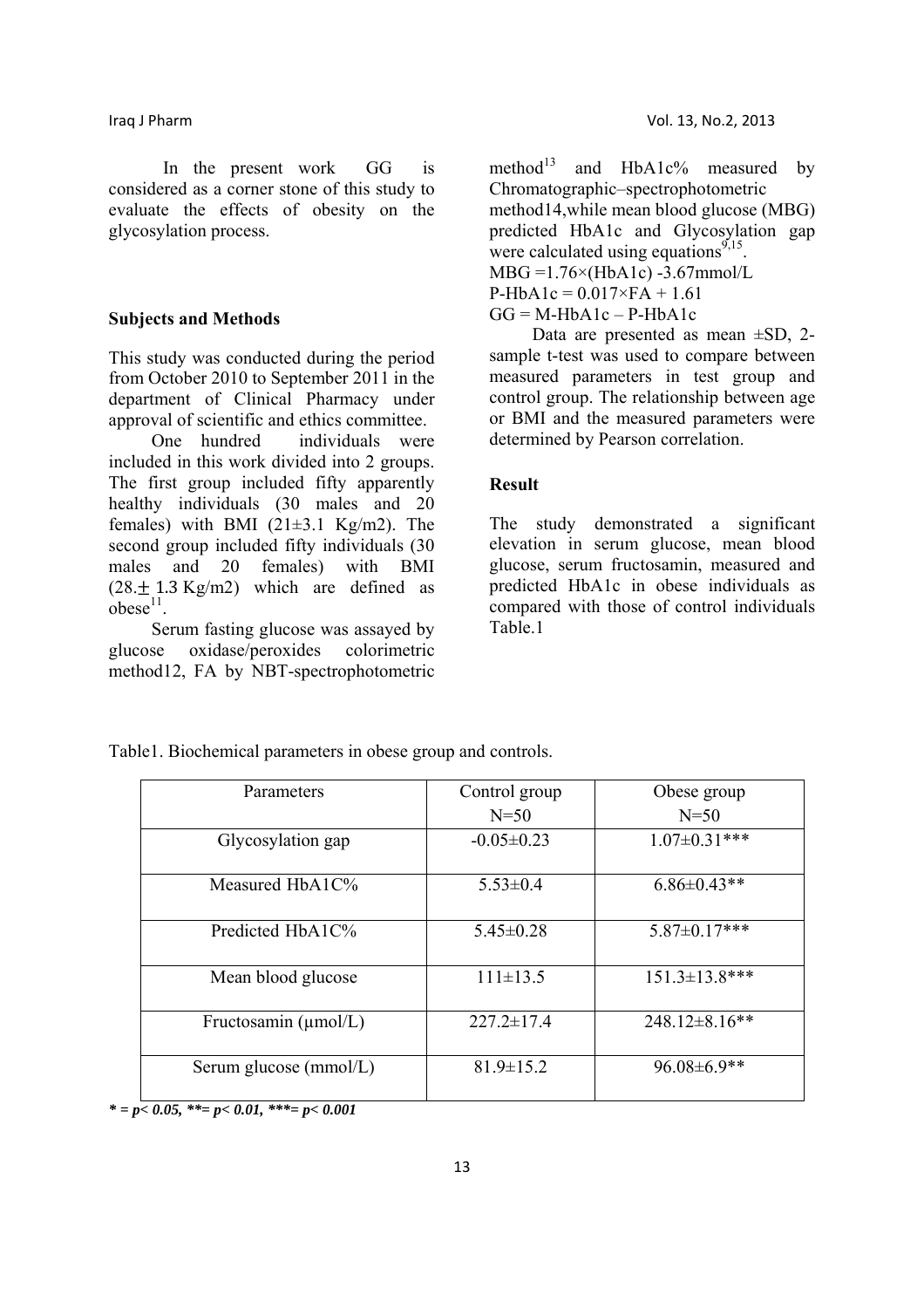Glycosylation gap showed a significant elevation in obese subjects when compared to control individuals that mean significant elevation in intracellular glycosylation process.

 Regarding the relation between age and measured parameters, the study showed no significant correlation between age and measured parameters in the control group ,while in obese group there were a significant correlation( $r = 0.03$ ) between ages and predicted HbA1c and BMI(  $p \leq$ 0.05).

 egarding the relation between BMI and measured parameters, the study showed significant correlation between serum glucose, mean blood glucose, serum fructosamin, measured and predicted HbA1c and GG with BMI in obese individuals.

 While in control group only serum glucose and MBG shows significant correlation to BMI ( $r = 0.01$ ) at ( $p \le 0.05$ ).

## **Discussion**

The study demonstrated a significant elevation in serum glucose and MBG in obese subjects as compared to controls and this may be related to an increase in insulin resistance that in turn associated with intravascular hyperglycemia and hypertriglyceridemia that associated with obesity and agree with results described by Ruderman et al, Resnick and Boden et al 16- 18.

 Obesity Also associated with a significant reduction in the intracellular  $Mg\$ Ca ratio that interfere with normal insulin secretion and activity<sup>19,20</sup>. Moreover, low intracellular Mg concentration will lead to

increase adrenergic activity in obese subjects that will lead to increase in gluconeogenesis and glycogenolysis $^{16}$ .

 The significant elevation in serum fructosamin level in obese subjects can be related to sustained hyperglycemia and this result come in accordance with results obtained by Woo et al and Ardawi et al who describe the influence of obesity on plasma fructosamine concentration<sup>21,22</sup>.

 The high HbA1c value in obese individual can also related to sustained hyperglycemia that occur due to impaired glucose metabolism and this agree with results obtained by Power et  $al<sup>11</sup>$ . The substantial increase in GG in obese subjects may be related to significant elevation of measured HbA1c value over the predicted HbA1c value that obtained from equation using serum fructosamin.

 The study also revealed that with increasing age, predicted HbA1c will increase in obese subjects and this in consistence with results obtained by Martins et  $al^{23}$  and this may be due to the increase in the extracellular- intravascular glycation. BMI showed significant correlation with measured parameters in obese group and this is in consistence with results obtained by Power et  $al<sup>11</sup>$ .

 In conclusion obese subjects shows significant increase in glycosylation gap, so there is a significant intracellular glycosylation process which may be the underlying cause of many diseases process and their complication.

Further studies are required to investigate the exact role of GG in clinical diagnosis.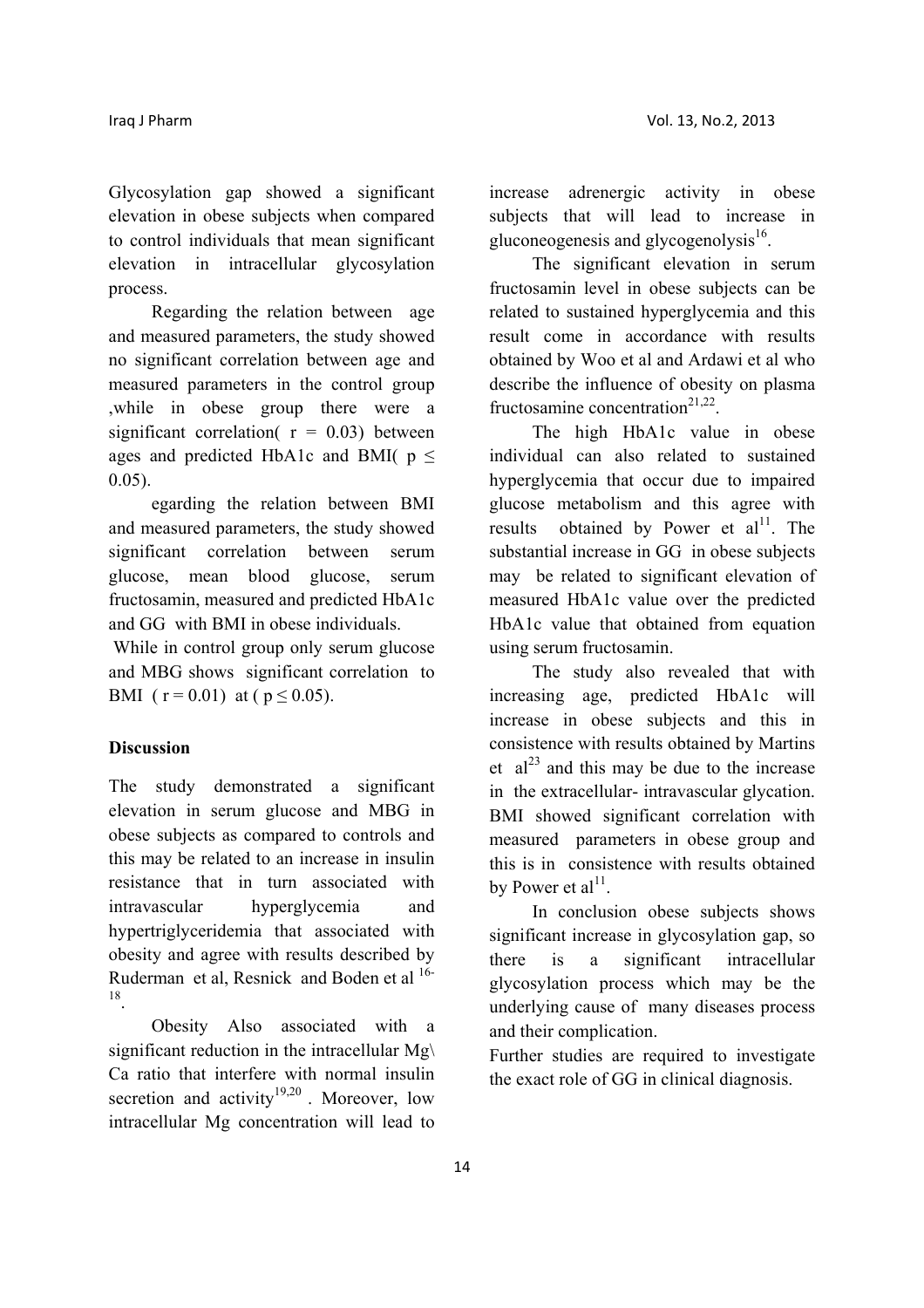## **References**

- 1. Hummasit S, Hotamisligil G. Endoplasmic reticulum stress and inflammation in obesity and diabetes. Circulation research 2010;107:579-591.
- 2. Smart LM, Howie AF, Young RJ, et al. Comparison of fructosamine with glycated hemoglobin and plasma proteins as measures of glycemic control. Diabetes Care 1988;11:433– 436.
- 3. Nathan DM, Singer DE, Hurxthal K, et al. The clinical information value of the glycosylated hemoglobin assay. N Engl J Med 1984;310:341–346.
- 4. Nayak A, Holland M, Nevill A, et al. Evidence for consistency of glycation gap in diabetes. Diabetic Care 2011;34(8):1712-1716.
- 5. Cohen R, Holmes Y, Chenier T, et al. Evidence for Independent Heritability of the Glycation Gap (Glycosylation Gap) Fraction of HbA1c in Non diabetic Twins Diabetes Care 2006; 29(8): 1739-1743.
- 6. Lachin J, Genath S, Nathan D, et al. The hemoglobin index is not an independent predictor of the risk of micro vascular complications in diabetes control and complications. Diabetes 2007;56:1913-1922.
- 7.Robert M, Holmes R, Thomas C, et al. Discordance between HbA1c and Fructosamin evidence for a glycosylation gap and its relation to diabetic nephropathy. Diabetes Care 2003;26(1):163-167.
- 8. Baker R, O Connor P, Metcalf A, et al. Clinical usefulness of estimation of fructosamin concentration as screening

test for diabetes mellitus. Br Med J 1983;288:863-867.

- 9. Baker R, Johnson N, Scott J. Serum fructosamin concentration in patients with type II diabetes mellitus during changes in management. Br Med J 1984;287:1484-1486.
- 10. Lester E. The clinical value of glycated hemoglobin and glycated plasma proteins. Ann Clin Biochem 1989;26:213-219.
- 11. Power C, Thomas C. Changes in BMI, duration of overweight and obesity, and glucose metabolism: 45 years of follow up of a birth Cohort. Diabetes Care 2011;34(9):1986-1991.
- 12. Lotta JA, Turner K . Evaluation of trinder's glucose oxidase method for measuring glucose in serum and urine. Clin Chem 1975;21:1754-1760.
- 13. Baker R, Patricia M, Roger N. et al. Use of protein-base slandered in automated colorimetric determination of fructosamine in serum Clin.Chem. 1985;31:1550-1554.
- 14. Bisse E, Abraham EC. New less temperature sensitive micro chromatographic method for the separation and quantitation of glycated hemoglobin using a non-cyanide buffer system. Chromatog 1985;344:81-91.
- 15. American diabetes association. Use of the estimated average glucose (eAG) in patient care. Updated February 2009.http://profisional .daibetes.org/content/eAGP power point slide.ppt. accessed in Jun 2011.
- 16. Ruderman N, De Groot, Jameson L J. The metabolic syndrome Endocrinology, 5th edition Elsevier Philadelphia, U.S.A. 2006: 1149-1166.